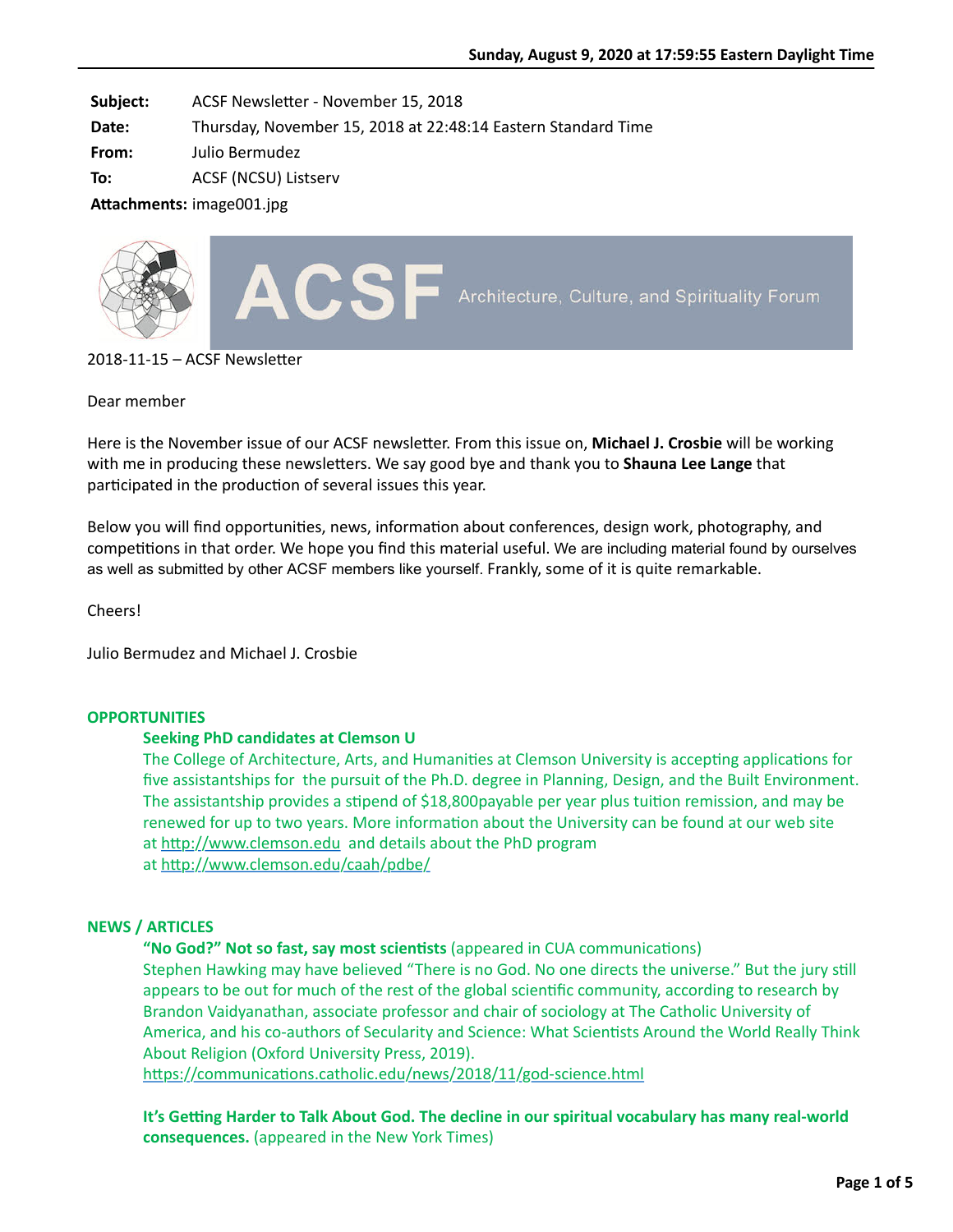More than 70 percent of Americans identify as Christian, but you wouldn't know it from listening to them. An overwhelming majority of people say that they don't feel comfortable speaking about faith, most of the time.

https://www.nytimes.com/2018/10/13/opinion/sunday/talk-god-sprituality-christian.html

# **Where Super Rich Populations Are Growing Fastest** (appeared in Forbes)

According to a [report](https://www.wealthx.com/report/world-ultra-wealth-report-2018/) released by Wealth-X earlier this month, the United States boasts an ultra-highnet-worth individual (UHNWI) population of approximately 80,000, more than the total of the next five countries combined - Japan, China, Germany, Canada and France. A UNHWI is defined as someone worth \$30 million or more and the U.S. is home to 31% of the global population. Despite being the dominant country for the planet's super-rich, the U.S. lags behind other nations when it comes to UHNWI population growth.

https://www.forbes.com/sites/niallmccarthy/2018/09/27/where-super-rich-populations-are-growingfastest-infographic/?

utm\_source=FBPAGE&utm\_medium=social&utm\_content=1804948584&utm\_campaign=sprinklrForb esMainFB#94967404ce3c

## **Tech C.E.O.s Are in Love With Their Principal Doomsayer** (appear in the New York Times)

The futurist philosopher Yuval Noah Harari thinks Silicon Valley is an engine of dystopian ruin. So why do the digital elite adore him so? [Read the full story](https://apple.news/ANiqeaTO6ROuK4MgFfnC4ZQ) or.

https://www.nytimes.com/2018/11/09/business/yuval-noah-harari-silicon-valley.html

# **Doshi's meditative architecture**

https://www.newyorker.com/culture/culture-desk/how-balkrishna-doshi-bent-le-corbusiersmodernism-to-the-needs-of-india

The winner of the 2018 Pritzker Prize, Balkrishna Doshi, is profiled as a thoughtful architect who is focused on designing places of ethereal quality.

#### **CONFERENCES / WORKSHOPS**

**The Creativity Workshop** Conference 15th to 18th March 2019 New York, NY, United States of America Website: https://creativityworkshop.com/creativity-workshop-in-new-york-march.html Contact person: Karen Flores Experiential Conference Workshop focused on Creativity and Innovation. Professional Development All Disciplines: education, arts, business, creative writing, design, psychology, innovation, advertising. Organized by: The Creativity Workshop

#### **The Representational Art Conference 2019**

31st March to 4th April 2019 Ventura, United States of America http://trac2019.org Call for Papers The Representational Art Conference 2019 is the premier international event focused on cutting-edge representational art in the 21st Century. A conference for studio artists, curators, thinkers and writers. This year we are especially interested in the relationship between imagination and 21st Century representational art. SUBMISSION DEADLINE: November 30, 2018 Enquiries: [pearce@callutheran.edu](mailto:pearce@callutheran.edu) Web address: https://www.trac2019.org/call-for-papers/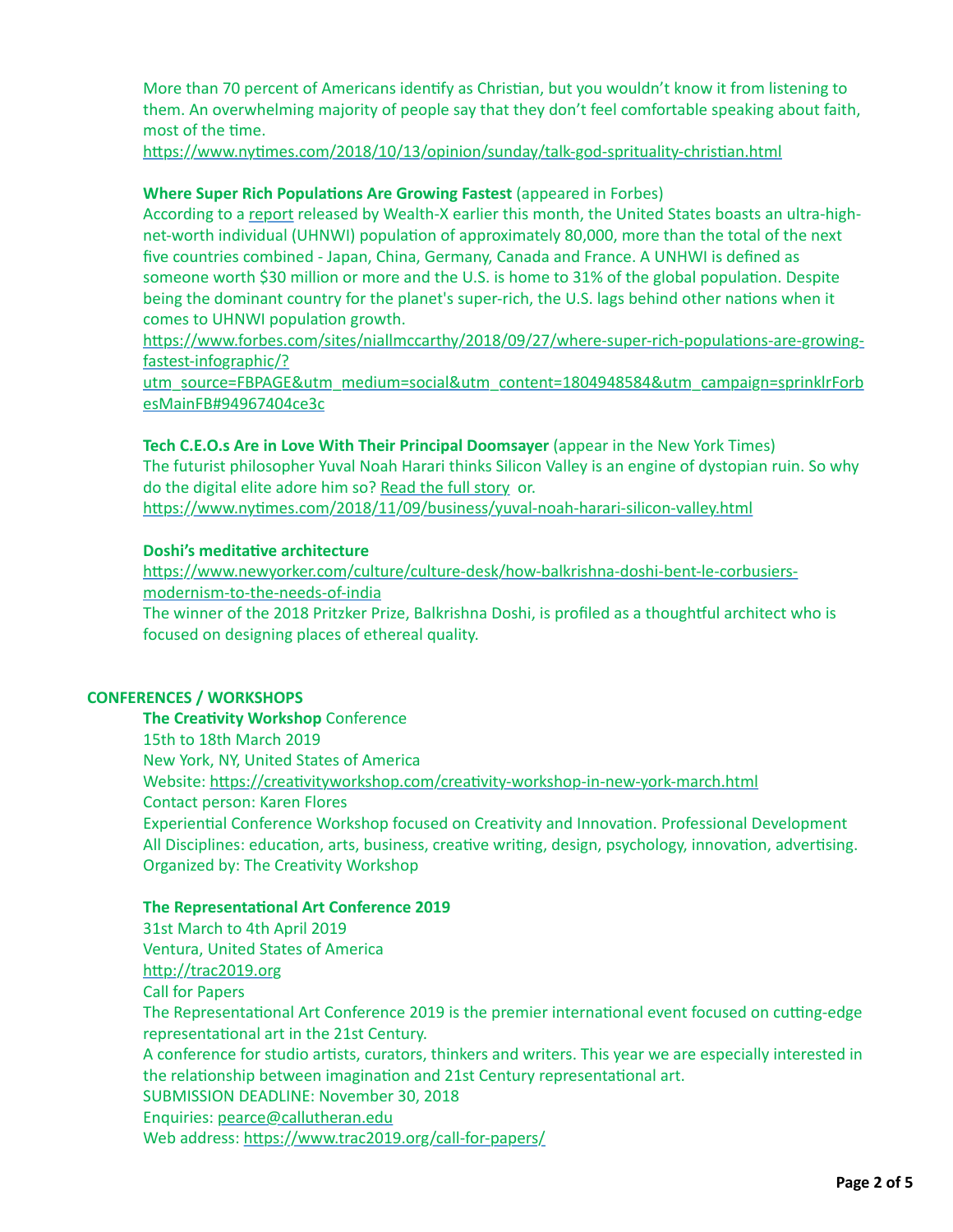Sponsored by: California Lutheran University

**The Place of Memory and Memory of Place** Conference

22nd to 23rd June 2019 Oxford, United Kingdom Website: http://memory.lcir.co.uk Contact person: Dr Olena Lytovka The conference aims to spark new conversations across the field of memory and place studies. Organized by: London Centre for Interdisciplinary Research Deadline for abstracts/proposals: 1st February 2019

# **PHOTOGRAPHY**

Finalist Photos in the International Prize of Photography about Architecture https://www.lanacion.com.ar/2178361-las-asombrosas-imagenes-finalistas-del-premio-internacional

### **DESIGN**

#### **sP+a, Edmund Sumner · Jetavan · Divisare**

In Buddhist mythology Jetvana is the name of one the Buddha's most important spatial edifice which when literally translated means: the grove of Jeta, land donated to the sangha for founding a monastery.

https://divisare.com/projects/398124-sp-a-edmund-sumner-jetavan

## **CHAPEL OF THE DEAD**

The parish church of St. Martin (1802-1807), together with the adjoining cemetery and the newly planned funerary chapel, form a structural and functional unit, which is clearly visible from afar on a moraine terrace above the village of Buochs. The new mortuary chapel replaces a predecessor building built in 1959, which was no longer able to meet the future space requirements of the Catholic parish. The new building was precisely inscribed into the existing situation and positioned on the outer western edge of the terrace. The mortuary chapel is thus clearly visible from the village and is read as part of the entire ecclesiastical complex.

https://divisare.com/projects/396763-seilerlinhart-douglas-mandry-chapel-of-the-dead? utm\_campaign=journal&utm\_content=image-project-id-396763&utm\_medium=email&utm\_source=journal-id-221

# **The toll of "edgy" architecture**

https://coloradosun.com/2018/11/12/denver-architecture-style-future/ Does funky, aggressive architectural design have a bad affect on us particularly neurologically? A Denver-based architect believes so, and cites what he says is neurological evidence that it can be harmful to people and upsetting to their sense of wellbeing.

#### **Temples that enhance sanctity**

http://www.asahi.com/ajw/articles/AJ201810060003.html Several prominent Japanese architects reflect on the creation of sacred space with an Eastern flavor.

### **A chapel of vibrant color**

https://www.artsy.net/article/artsy-editorial-ellsworth-kellys-final-immersive-work-ended-austintexas

An interesting historical note: how artist Ellsworth Kelly's final immersive work ended up in Texas.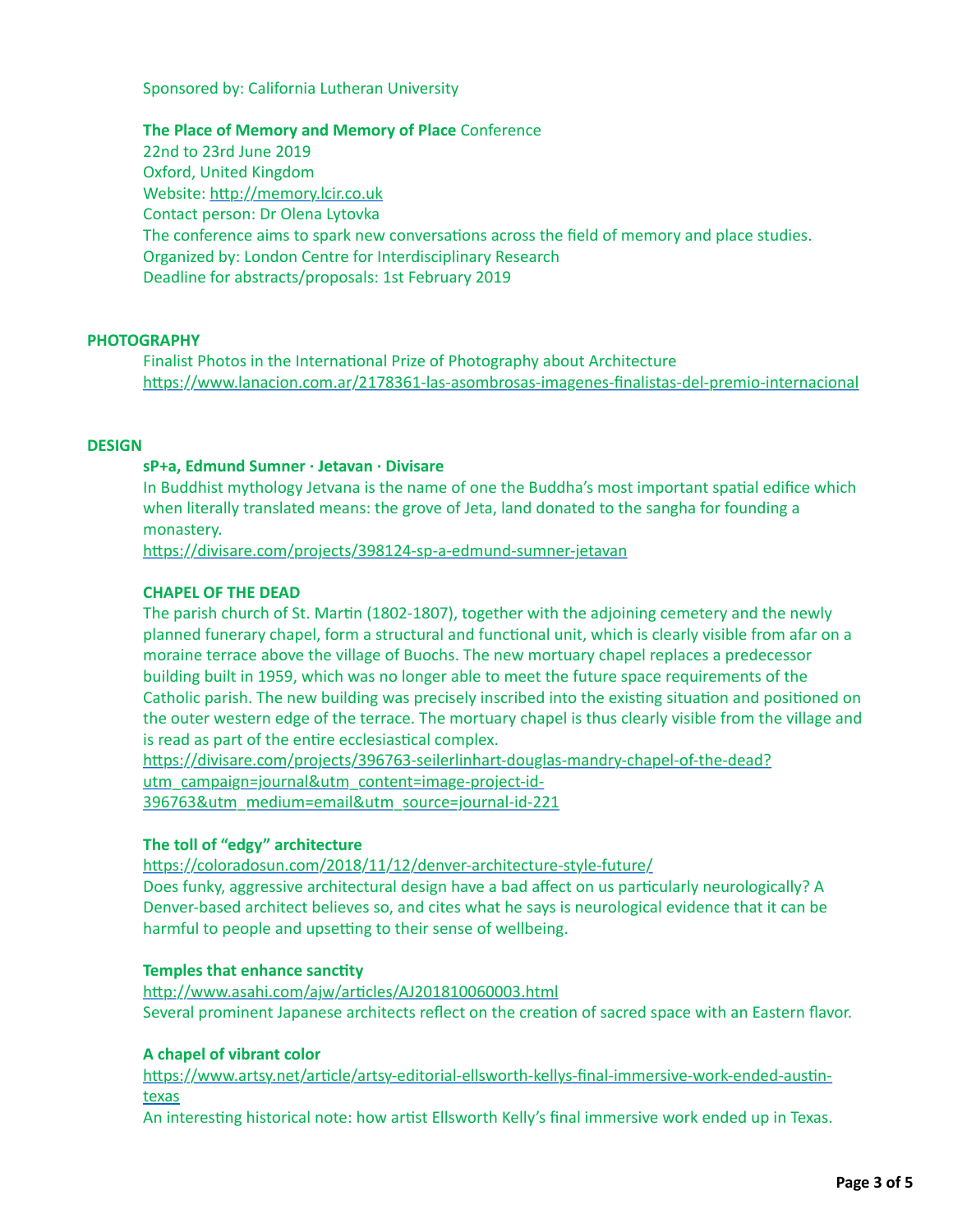# **Cathedral fined for building without a permit**

https://www.dezeen.com/2018/10/23/sagrada-familia-31-36-million-building-permit-architecturenews/

Antoni Gaudi's landmark Sagrada Familia Cathedral has been fined 36 million Euro for never pulling a building permit--136 years ago.

## **COMPETITIONS**

## **The architecture profession will make you nuts**

https://architectureau.com/articles/opportunity-and-autonomy-mental-wellbeing-in-architecture/ A thoughtful reflection on the stresses of becoming an architect and the rigors of practice, and their potential psychological impact.

## **Competition: Design for Poets**

https://poethuts.beebreeders.com/

An international competition is calling for entries to design "poet huts"--housing for poets-for the coastal town of Pavilosta in western Latvia.

## **Competition: Design for a House of Flowers**

http://www.icarch.us/

Marking the 150<sup>th</sup> anniversary of the birth of architect Charles Rennie Mackintosh, a design competition for a "House of Flowers," in recognition that the architect spent his last years painting landscapes.

## **Competition: The Tomb of Tomorrow**

https://www.dropbox.com/s/g136q9rj5x8qums/Tomb%20of%20Tomorrow\_Brief.pdf?dl=0 Tombs, memorials, mausoleums are nearly as old as humankind itself. What do they say about the human condition, and the remains of the human inside?

# **Competition: "Site Chapel"**

http://www.arkxsite.com/ An international design competition to design a "Site Chapel," a place of contemplation, reflection, meditation, and transcendence.

## **Student Competition: "A Sanctuary"**

http://www.lyceum-fellowship.org/2019-competition.html An international design competition for students that considers the nature of "sanctuary," and how it can be created through the built environment.

#### **Competition: New life for a ruin**

https://www.youngarchitectscompetitions.com/competition/common-ruins Occupying an island site in the French countryside, the castle of Mothe Chandeniers is a "perfect ruin." The competition is to design a visitor center that provides a "unique, spiritual, and regenerating hospitality experience."

# **Competition: Design a wine label!**

http://bustler.net/competitions/6331/romeo-juliet-wine-label There is an international competition to design a label for a limited edition of *Nodo d'Amore*, one of the most refined Italian wines--with a hefty cash prize.